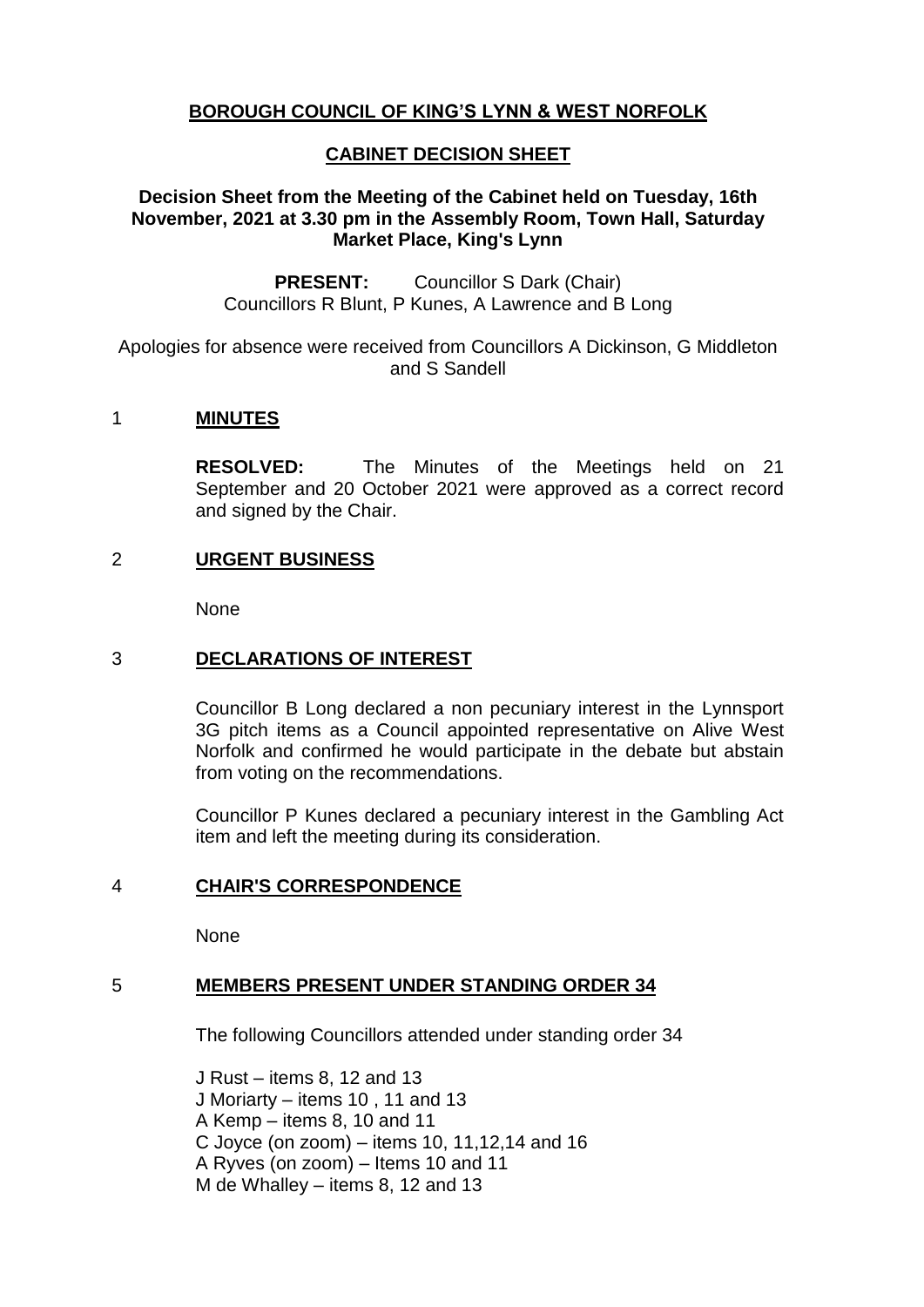### 6 **CALLED IN MATTERS**

None

## 7 **FORWARD DECISIONS**

The forward decisions list was noted.

### 8 **MATTERS REFERRED TO CABINET FROM OTHER BODIES**

Cabinet noted the comments from Panels and where appropriate considered them with the agenda items.

### **Environment and Community Panel – 5 October 2021 and 9 November 2021**

Clean Neighbourhoods Flytipping and Enforcement 3G Pitch Development at Lynnsport

Under standing order 34, Councillor de Whalley addressed Cabinet on the Panel's recommendation that there should be additional community engagement on the 3G pitch.

Commercial Service Plan 2021 Gambling Act 2005 - Update

**Regeneration and Development – 19 October 2021**  CIL Governance Changes

### **Corporate Performance Panel – 8 November 2021**

Corporate Business Plan Member Major Projects Board, Terms of Reference

**Member Major Projects Board Terms of Reference**

Project Group Terms of Reference Member Major Projects Group – 10 November 2021

#### **King's Lynn Area Consultative Committee (KLACC) -11 November 2021** submitted the Parish Partnership Fund applications for the Cabinet to consider.

Bid 1 - Under standing order 34 Councillor Rust addressed Cabinet in support of the bid for a bus shelter at the hospital she had submitted to KLACC under the Parish Partnership Scheme which had been supported by the Committee and had also attracted a £2,000 contribution from the County Councillor's NCC pot.

Cabinet debated the recommendation from KLACC and agreed to support the bid. Cabinet agreed that it should not be funded through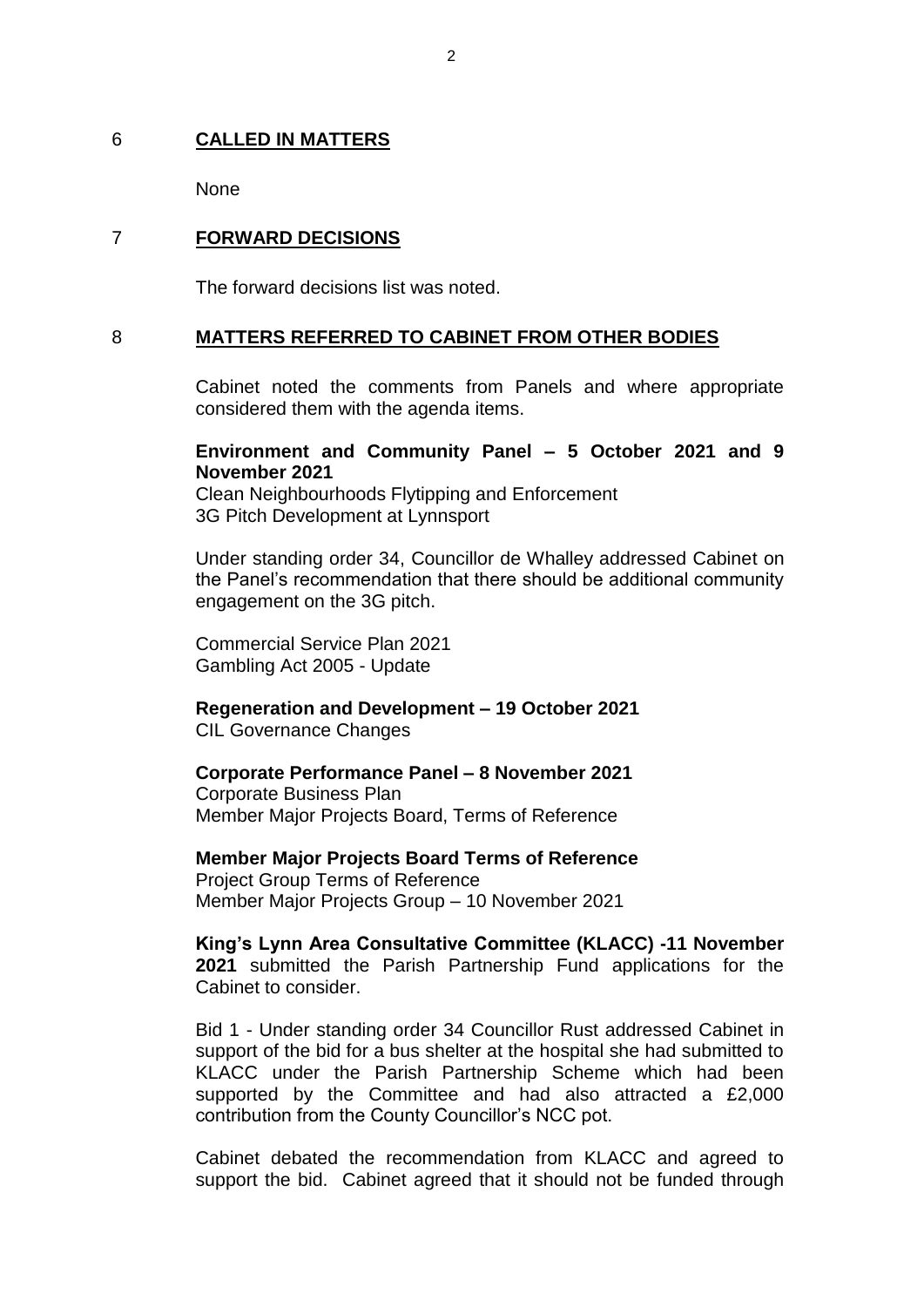special expenses, but either through a CIL bid in the coming round or from a capital payment.

**RESOLVED:** That the bid be supported and delegated to the Assistant Director – Resources in consultation with the Leader to underwrite the bid for funding pending an application for CIL funding. If unsuccessful to be funded from the Capital Projects allocation.

Bid 2- Under standing order 34 Councillor Kemp addressed the Cabinet in support of the Parish Partnership Bid she had put forward to fund a bus shelter in South Lynn. She had agreed to support the bid by allocating £2,000 from her NCC allocation. The Bid had been supported by KLACC. It was noted that as the bid had been submitted late further work had been carried out with officers since the meeting and it was confirmed that the bus shelter would be a smaller one than expected so would not require match funding from the Borough, but would include ongoing maintenance payments.

Cabinet debated the proposal, drawing attention to the lateness of the bid to KLACC. Cabinet considered that the costs of the maintenance etc were acceptable and endorsed the bid.

**RESOLVED:** That the bid be endorsed with the funding arrangements to be delegated to the Assistant Director- Resources in consultation with the Leader.

# 9 **CORPORATE BUSINESS PLAN 2021-2023**

**RECOMMENDED:** That the corporate business plan attached to the agenda be approved.

#### **Reason for Decision**

To establish the council's policy framework for the term of the current administration and how the council will focus its resources over the next four years.

# 10 **CLEAN NEIGHBOURHOODS, FLY TIPPING AND ENFORCEMENT**

**RESOLVED:** 1) That additional resourcing to address the clean neighbourhood issues and reinforce the council's commitment to dealing with litter, fly-tipping and clean neighbourhood issues to improve the appearance and environment of the borough be committed to.

2) That the resourcing and expenditure as set out in the report be approved.

3) That the vehicle procurement in line with our climate change policy as set out in the report be approved.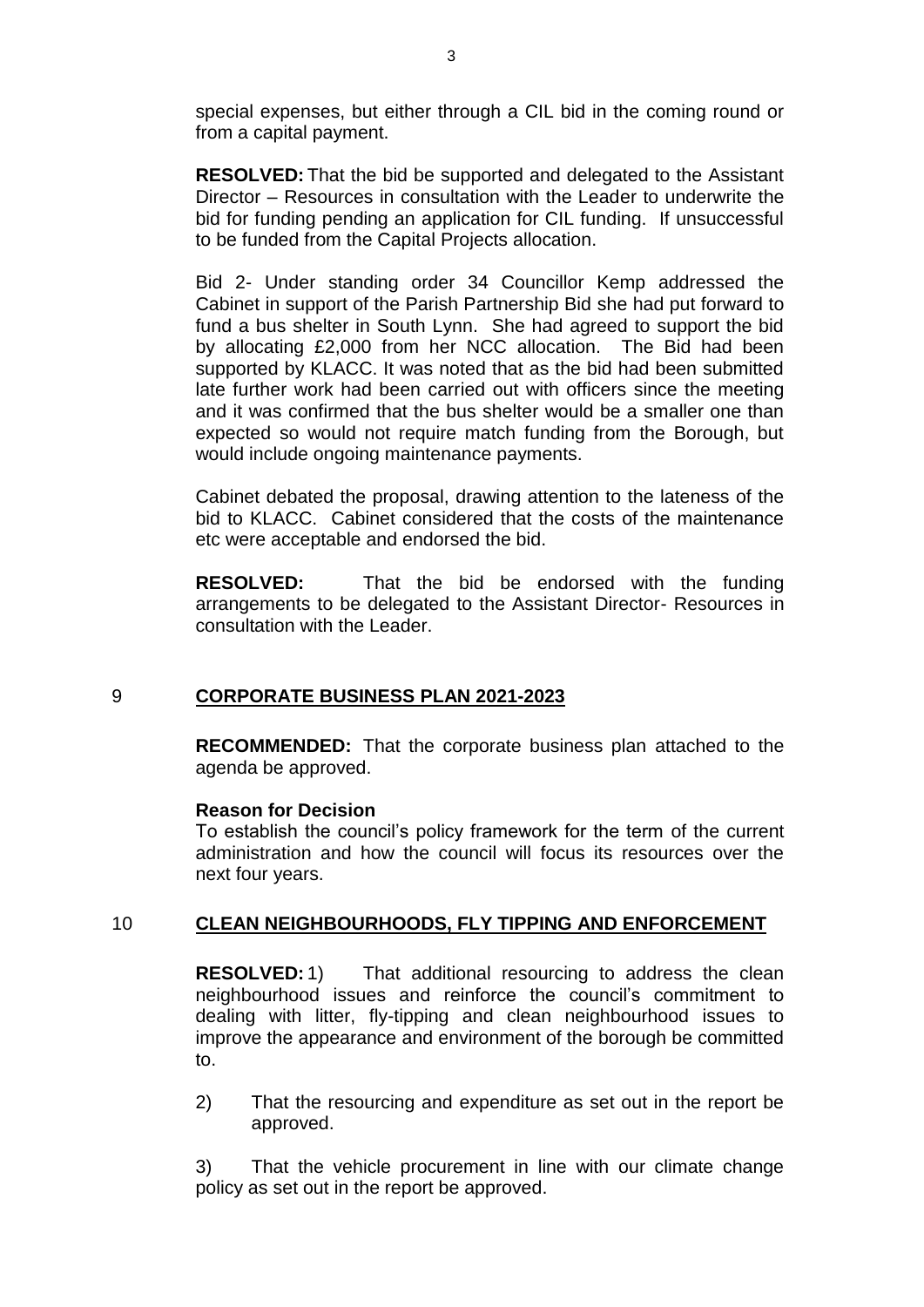### **Reason for Decision**

The council wishes to protect the environment by reducing the social and environmental impact of fly-tipped waste and better supporting welcome community 'clean up' initiatives by investing in education, collection, support and enforcement to create an enhanced, holistic response.

## 11 **MEMBERS MAJOR PROJECTS BOARD ; REVIEW OF TERMS OF REFERENCE**

**RESOLVED:** That the content of this report be noted and the revised Terms of Reference for the Member Major Projects Board be approved.

### **Reason for Decision**

The Terms of Reference for the Member Major Projects Board needed to be reviewed to provide greater clarity in respect of its purpose and function. It is important that the format and function of the Member Major Projects Board does not impinge, or impact upon the role of the existing Panels and Committees of the Council.

# 12 **COMMUNITY INFRASTRUCTURE LEVY (CIL) - APPLICATION FOR A GRANT FROM THE INFRASTRUCTURE FUND FOR NEW LYNNSPORT 3G AND COACHING ACADEMY PROJECT AT LYNNSPORT**

**RESOLVED:** That the recommendation from the CIL spending Panel on the application to the CIL Infrastructure Fund be approved, and the grant be made, subject to the grant of planning permission**.**

### **Reason for Decision**

To consider the recommendation from the CIL Spending Panel and ensure that the CIL monies collected are being spent on appropriate infrastructure projects to reflect the growth of population occurring in West Norfolk.

### 13 **3G PITCH DEVELOPMENT AT LYNNSPORT**

**RESOLVED:** 1) The recommendations from the Environment and Community Panels were considered but Cabinet did not agree that additional consultation should take place as this would be carried out in full as part of the planning process.

2) That the development of a 3G pitch at River Lane playing pitches, subject to planning permission be approved.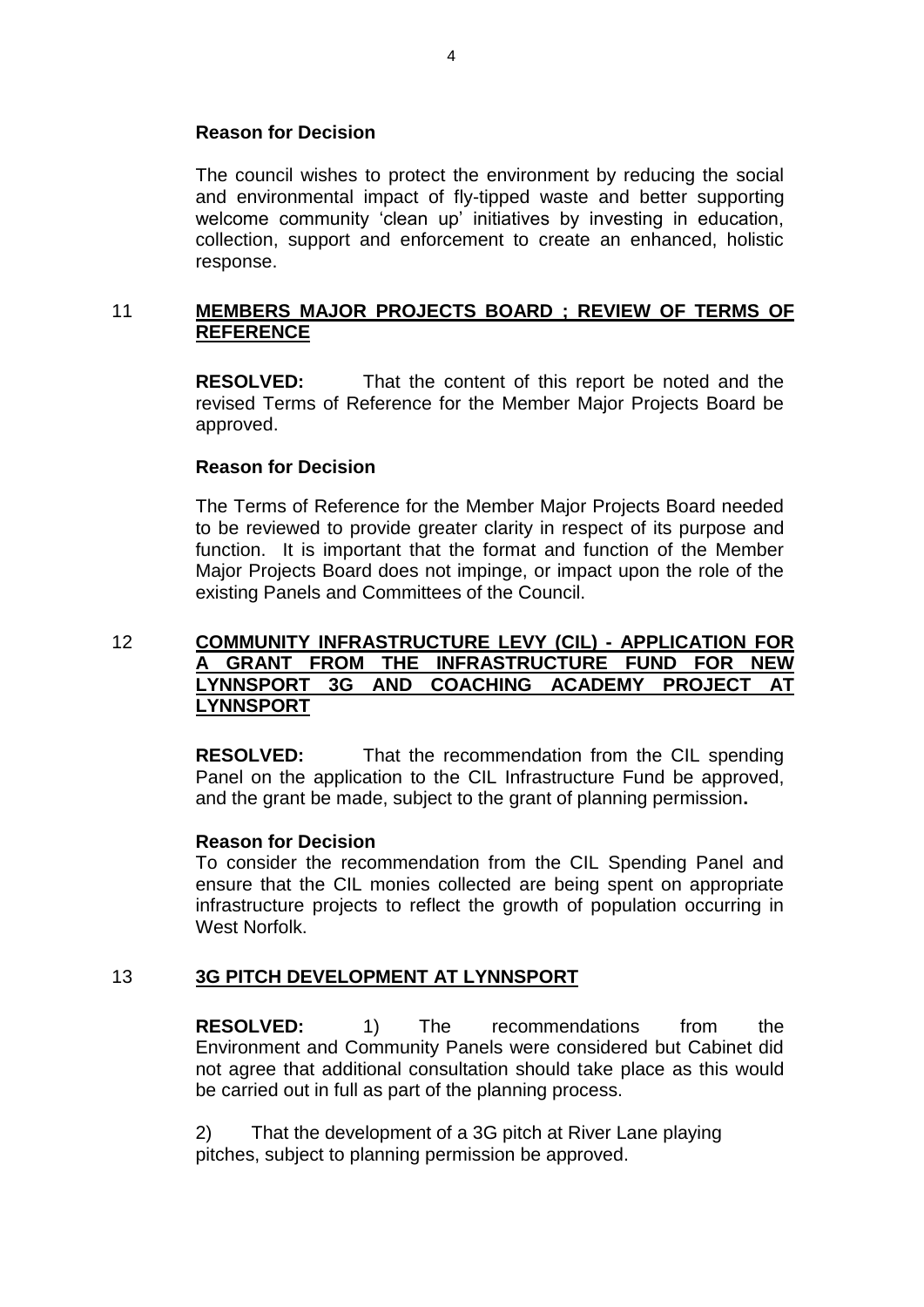3) That funding for the 3G pitch as set out in section 4 of the report be approved.

### **Reason for Decision**

There is a need for an additional 3G pitch to be developed at Lynnsport in order to meet demand of the affiliated game.

Additional local demand for 3G provision is being generated by the growth of the Women and Girls football with participation increasing within the traditional affiliated female game. Walking football is also seeing a rapid participation growth.

Football is also a strong tool to improve community cohesion and improve local issues such as anti-social behaviour. A new 3G pitch would enable recreational football programmes to be delivered which could improve community cohesion and social engagement.

Cabinet gave full consideration to the recommendations from the Environment and Community Panel but did not agree with its recommendations as a consultation process would be undertaken as part of a planning application.

# 14 **COMMUNITY INFRASTRUCTURE LEVY GOVERNANCE CHANGES-CONSIDERATION OF 'LESSONS LEARNT' FROM THE FIRST ROUND OF GRANT APPLICATIONS FOR CIL FUNDING**

**RESOLVED:** That the changes to the CIL Spending Application process as set out in Section 3 (as listed  $A - D$ ) of the report be approved.

### **Reason for Decision**

To ensure an efficient process for applicants and promote the provision of infrastructure for the growing needs of the Borough through use of CIL

# 15 **COMMERCIAL SERVICE PLAN 2021**

**RESOLVED:** That the Commercial Team Service Plan be approved.

### **Reason for Decision**

The Council has the responsibility to ensure food businesses within the Borough maintain satisfactory standards of hygiene thus reducing the likelihood of food borne disease.

By not adopting the service plan the authority may be classed as a failing authority in the view of the Food Standards Agency

# 16 **GAMBLING ACT 2005 - UPDATE**